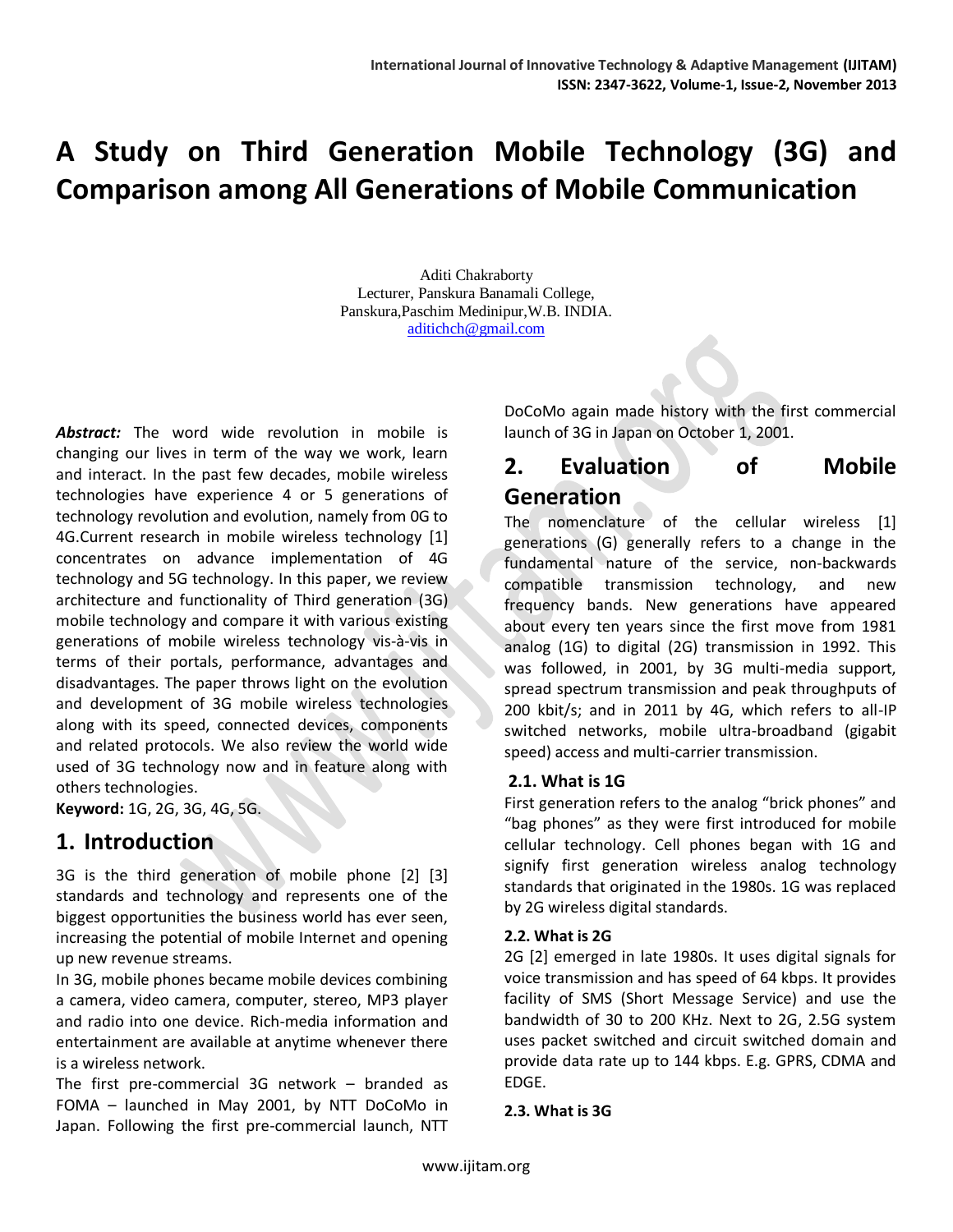3G [2][3] is the third generation of mobile phone standards and technology. Current 3G systems have been established through ITU's project on International Mobile Telecommunications 2000 (IMT-2000).



**Figure 1: evolution of Mobile generation**

3G technologies have enabled faster data transmission speeds, greater network capacity and more advanced network services. In May 2001, NTT DoCoMo (Japan) launched the first pre-commercial 3G network – branded as FOMA. Following the first pre-commercial launch, NTT DoCoMo again made history on October 1, 2001, with the first commercial launch of 3G in Japan.

UMTS-HSPA is the world's leading 3G technology. [By](http://www.4gamericas.org/index.cfm?fuseaction=page&pageid=1781)  [2015,](http://www.4gamericas.org/index.cfm?fuseaction=page&pageid=1781) UMTS-HSPA and LTE 3G technologies are expected to account for 3.9 billion global subscriptions, compared to 569 million CDMA EV-DO subscriptions and 59 million WiMAX subscriptions.

#### **2.4. What is 4G**

4G [5] offers a downloading speed of 100Mbps.4G provides same feature as 3G and additional services like Multi-Media Newspapers, to watch T.V programs with more clarity and send Data much faster than previous generations []. LTE (Long Term Evolution) is considered as 4G technology. 4G is being developed to accommodate the QoS and rate requirements set by forthcoming applications like wireless broadband access, Multimedia Messaging Service (MMS), video chat, mobile TV, HDTV content, Digital Video Broadcasting (DVB), minimal services like voice and data, and other services that utilize bandwidth.

#### **2.5. What is 5G**

5G Technology stands for fifth Generation Mobile technology. Fifth generation network provide affordable broadband wireless connectivity (very high speed). Currently 5G term is not officially used. In fifth generation researches are being made on development of World Wide Wireless Web (WWWW), Dynamic Adhoc Wireless Networks (DAWN) and Real Wireless World. Fifth generation focus on (Voice Over IP) VOIP-

**ISSN: 2347-3622, Volume-1, Issue-2, November 2013** enabled devices that user will experience a high level of call volume and data transmission.

# **3. Evolution of 3G**

3G is a global development of communication technologies and standards. As originally proposed, the idea behind 3G was to unify the different standards used in 2G wireless networks. Instead of different network types being adopted in the Americas, Europe and Japan, the plan called for a single network standard to be agreed on and implemented. Although it was fine in theory, in actuality, the International Telecommunication Union [\(ITU\)](http://www.itu.int/) sanctioned five terrestrial IMT-2000 standards in its 3G standardization process. The diagram below outlines the five IMT-2000 standards.

The ITU's IMT-2000 vision of a global family of 3G mobile communications systems include EDGE and UMTS, both of which 4G Americas supports for the success of operators deploying 3G services for the benefit of their customers.

# **3.1. Connected Devices**

The spread of Mobile Broadband networks, the emergence of new mobile device categories and the expansion of mobile service propositions is establishing an "Internet of things" (IOT). Within the next decade, billions of new devices will be connected to mobile networks, providing consumers and businesses with an array of applications, services and experiences. This, we believe, will really usher in the "Connected Future" in which we are always connected, anywhere, and at any time.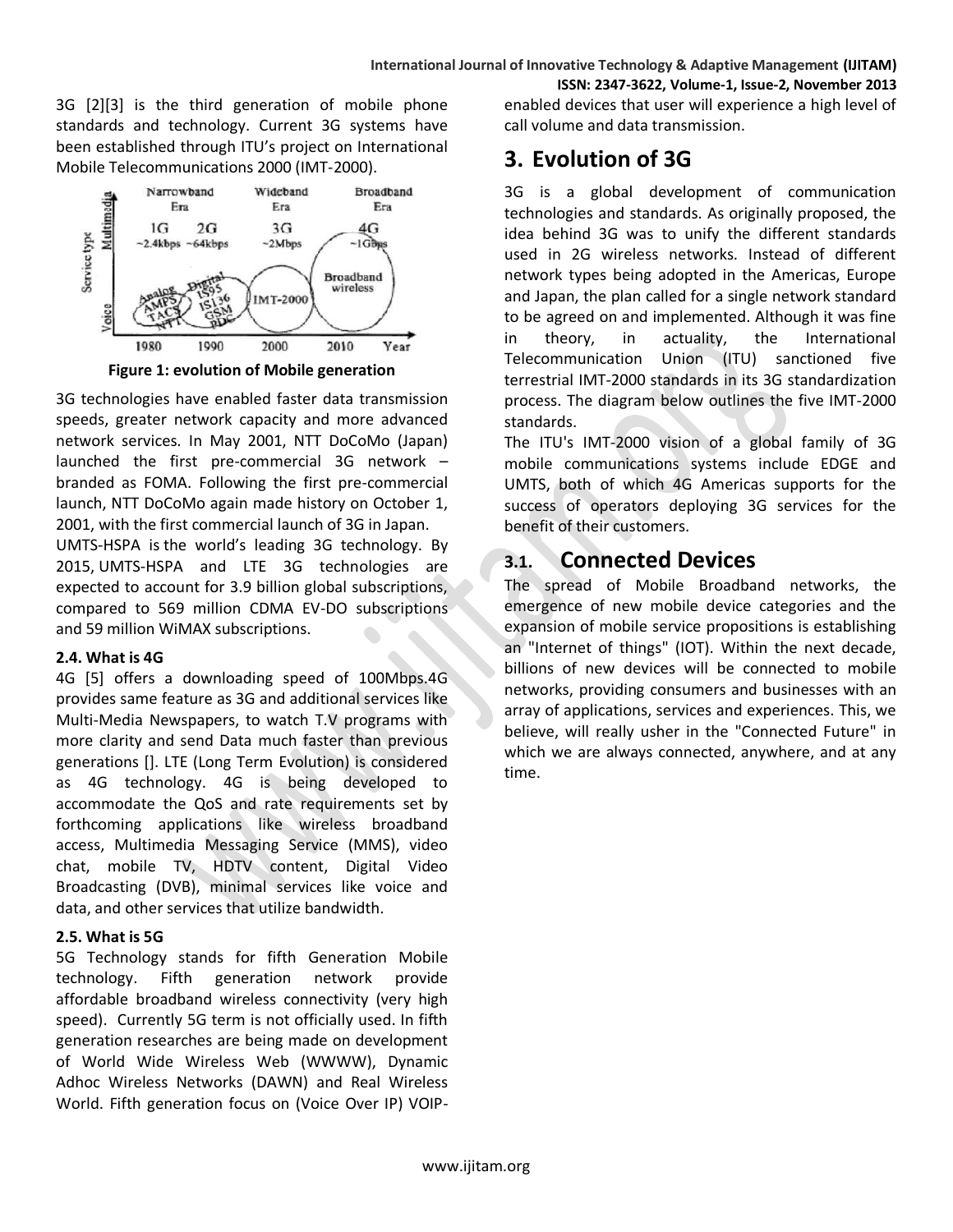#### **International Journal of Innovative Technology & Adaptive Management (IJITAM) ISSN: 2347-3622, Volume-1, Issue-2, November 2013**



#### **Figure 2: 3G Architecture**

- **Connected Computing Devices are built around multimedia**. This category includes computing devices like tablets, laptops, and smartphones that help consumers browse the web, listen to music, and watch video.
- **Consumer M2M Devices are purpose-built and depend on the cloud.** This category includes consumer tracking and navigation devices, eReaders, and mHealth devices that run only a single application for consumers.
- **Enterprise M2M Devices service specific business**   $\bullet$ **needs.** Enterprise M2M devices include fleet telematics devices, digital signs, and smart grid terminals.

## **4. Evolution of Mobile Technology**

#### **4.1. GSM: Global System for Mobile Communications**

GSM [4] is the legacy network of the evolution to the third generation (3G) technologies Universal Mobile Telecommunication System ([UMTS](http://www.4gamericas.org/index.cfm?fuseaction=page§ionid=246)), also known as WCDMA, and High Speed Packet Access ([HSPA](http://www.4gamericas.org/index.cfm?fuseaction=page§ionid=247)). Commonly referred to as the GSM family of technologies, the following diagram represents the evolution from second generation (2G) GSM and General Packet Radio System ([GPRS](http://www.4gamericas.org/index.cfm?fuseaction=page§ionid=243)) to 3G Enhanced Data for GSM Evolution ([EDGE](http://www.4gamericas.org/index.cfm?fuseaction=page§ionid=244)), UMTS and HSPA.



The oldest member of the GSM family of technologies is GSM itself; a digital or Personal Communications System (PCS), 2G technology that provides voice and circuit-switched data services.

There are several reasons why GSM is so popular among operators and their customers:

- **Clear voice quality**,.  $\bullet$
- **International roaming**   $\bullet$
- $\bullet$ **Spectral flexibility**
- **Tight security**  $\bullet$
- **Data support**
- **Subscriber Identity Module (SIM) cards**  $\bullet$
- **Product selection**
- **Research and development**   $\bullet$

#### **4.2. EDGE: Enhanced Data Rates For GSM Evolution**

Enhanced Data Rates for GSM Evolution (EDGE) [4][6] is a third-generation (3G) technology that enables highspeed packet-data services such as Internet access and streaming multimedia. EDGE supports peak theoretical network data rates of 474 kbps, with average throughput of 70 to 130 kbps on both the downlink and the uplink. The average rates are fast enough to support a wide range of data services, including streaming audio and video, fast Internet access and large file downloads. EDGE also can support Push-to-Talk (PTT) services.

#### **4.3. EDGE Evolution (EDGE II or Evolved EDGE)**

EDGE Evolution, also called Evolved EDGE or EDGE II, is an upgraded version of [EDGE](http://www.4gamericas.org/index.cfm?fuseaction=page§ionid=244) technology that was ratified by the [3GPP](http://www.3gpp.org/) in Release 7 (Rel-7). It applies many of the techniques employed in HSPA+ to lower latency and increase the speed of EDGE. A key part of the evolution of EDGE is the utilization of more than one radio frequency carrier. This is designed to overcome the inherent limitation of the narrow channel bandwidth of GSM.

#### **4.4. EV-DO: Evolution-Data Optimized, or Evolution-Data Only**

Evolution-Data Optimized or Evolution-Data Only is a wireless broadband standard within the CDMA2000 technology family. Code Division Multiple Access 2000 (CDMA2000), consisting principally of 1xRTT and One Carrier-Evolved, Data-Optimized (1xEV-DO) versions, is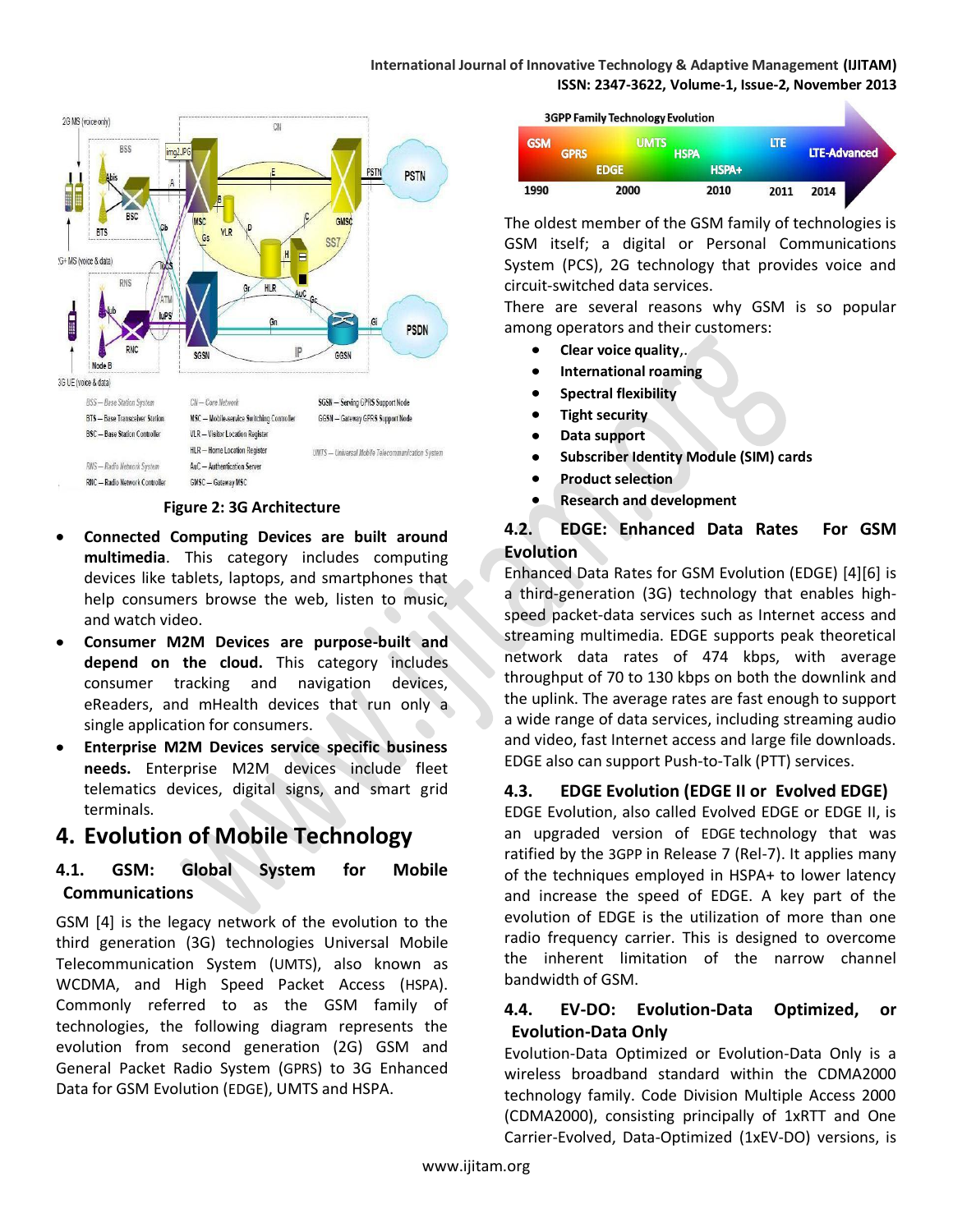the second most widely deployed cellular technology in the world. 1xRTT is the most widely deployed of the CDMA2000 family of technologies and is a CDMA operator's first step towards wireless data services. Often compared to [GPRS](http://www.4gamericas.org/index.cfm?fuseaction=page§ionid=243) or [EDGE](http://www.4gamericas.org/index.cfm?fuseaction=page§ionid=244) in the 3GPP family of technologies, 1xRTT has a further evolution to EV-DO.

#### **4.5. Femtocells**

Femtocells are low-power wireless access points – originally called Access Point Base Stations – that operate in licensed spectrum to connect standard mobile devices to a mobile operator's network using the customer's DSL or cable broadband connection. A femtocell is a scalable, multi-channel, two-way communications device that incorporates key elements of a mobile radio access network into a compact device – about the size of the typical desktop Wi-Fi router – and can be deployed in a home or office.

#### **4.6. FMC: Fixed-Mobile Convergence**

Fixed-Mobile Convergence (FMC) is a technology trend toward seamless connectivity between fixed and wireless telecommunications networks. FMC impacts almost all communications and information industries, promising great changes to the way customers consume communications services – anytime, anywhere and from any device. It is comprised of four key components –service, terminal, network, and industry convergence – all of which are interrelated and critical to the success of the others. Simply put, the aim is to provide both fixed and mobile telephony services with a single device or phone that can switch back and forth seamlessly.

#### **4.7. HSPA: High Speed Packet Access**

HSPA - High Speed Packet Access is the most widely deployed mobile broadband technology in the world today and will build upon the more than 6 billion connections with the GSM family of technologies. HSPA is the terminology used when both [HSDPA](http://www.4gamericas.org/index.cfm?fuseaction=page§ionid=350) (3GPP Release 5) and [HSUPA](http://www.4gamericas.org/index.cfm?fuseaction=page§ionid=351) (3GPP Release 6) technologies are deployed on a network.

#### **4.8. HSDPA: High Speed Downlink Packet Access**

HSDPA (High Speed Downlink Packet Access) is an upgrade to [UMTS/WCDMA](http://www.4gamericas.org/index.cfm?fuseaction=page§ionid=246) and has become the leading global mobile broadband standard, HSDPA increases the download speeds by up to 3.5 times, initially delivering typical user data rates of 550 to 800 kbps. Improvements to the downlink, through HSDPA, were the first upgrade steps available to operators seeking to

**ISSN: 2347-3622, Volume-1, Issue-2, November 2013** deploy mobile broadband services as a part of 3GPP Release 5.

#### **4.9. HSUPA: High Speed Uplink Packet Access**

High Speed Uplink Packet Access (HSUPA) [4] is an upgrade to UMTS-HSDPA that uses the Enhanced Dedicated Channel (E-DCH) to constitute a set of improvements to optimize uplink performance. These improvements include higher throughput, reduced latency and increased spectral efficiency. HSUPA was standardized in 3GPP Release 6 and combined with High Speed Downlink Packet Access [\(HSDPA\)](http://www.4gamericas.org/index.cfm?fuseaction=page§ionid=350), is commonly referred to as High Speed Packet Access [\(HSPA\)](http://www.4gamericas.org/index.cfm?fuseaction=page§ionid=247).

#### **4.10. HSPA+: High Speed Packet Access Plus**

HSPA+ (High Speed Packet Access Plus) is also known as HSPA Evolution and Evolved HSPA. HSPA+ was first standardized in [3GPP](http://www.3gpp.org/) Release 7 and standardization has continued through to Release 10. HSPA+ will apply some of the techniques developed for Long Term Evolution [\(LTE\)](http://www.4gamericas.org/index.cfm?fuseaction=page§ionid=249) and allow operators to extend the life of their HSPA networks.

#### **4.11. IMS: IP Multimedia Subsystem**

The IP Multimedia Subsystem (IMS) is an architectural framework for delivering Internet Protocol (IP) multimedia services. It was originally designed by the wireless standards body 3rd Generation Partnership Project (3GPP), as a part of the vision for evolving mobile networks beyond GSM. IMS applications can reside either in the operator's network or in thirdparty networks.

#### **4.12. LTE: Long Term Evolution**

Long Term Evolution (LTE) is a radio platform technology that will allow operators to achieve even higher peak throughputs than HSPA+ in higher spectrum bandwidth. Work on LTE began at [3GPP](http://www.3gpp.org/) in 2004, with an official LTE work item started in 2006 and a completed 3GPP Release 8 specification in March 2009. Initial deployments of LTE began in late 2009.

#### **4.13. LTE-Advanced**

LTE-Advanced is a term used for the version of LTE that addresses IMT-Advanced requirements, as specified in Release 10. LTE-Advanced is both backwards- and forwards-compatible with LTE, meaning LTE devices will operate in newer LTE-Advanced networks, and LTE-Advanced devices will operate in older LTE networks.

#### **4.14. MIMO: Multiple-Input Multiple-Output**

Multiple-Input Multiple-Output (MIMO) is an antenna technology – Sometimes called smart antenna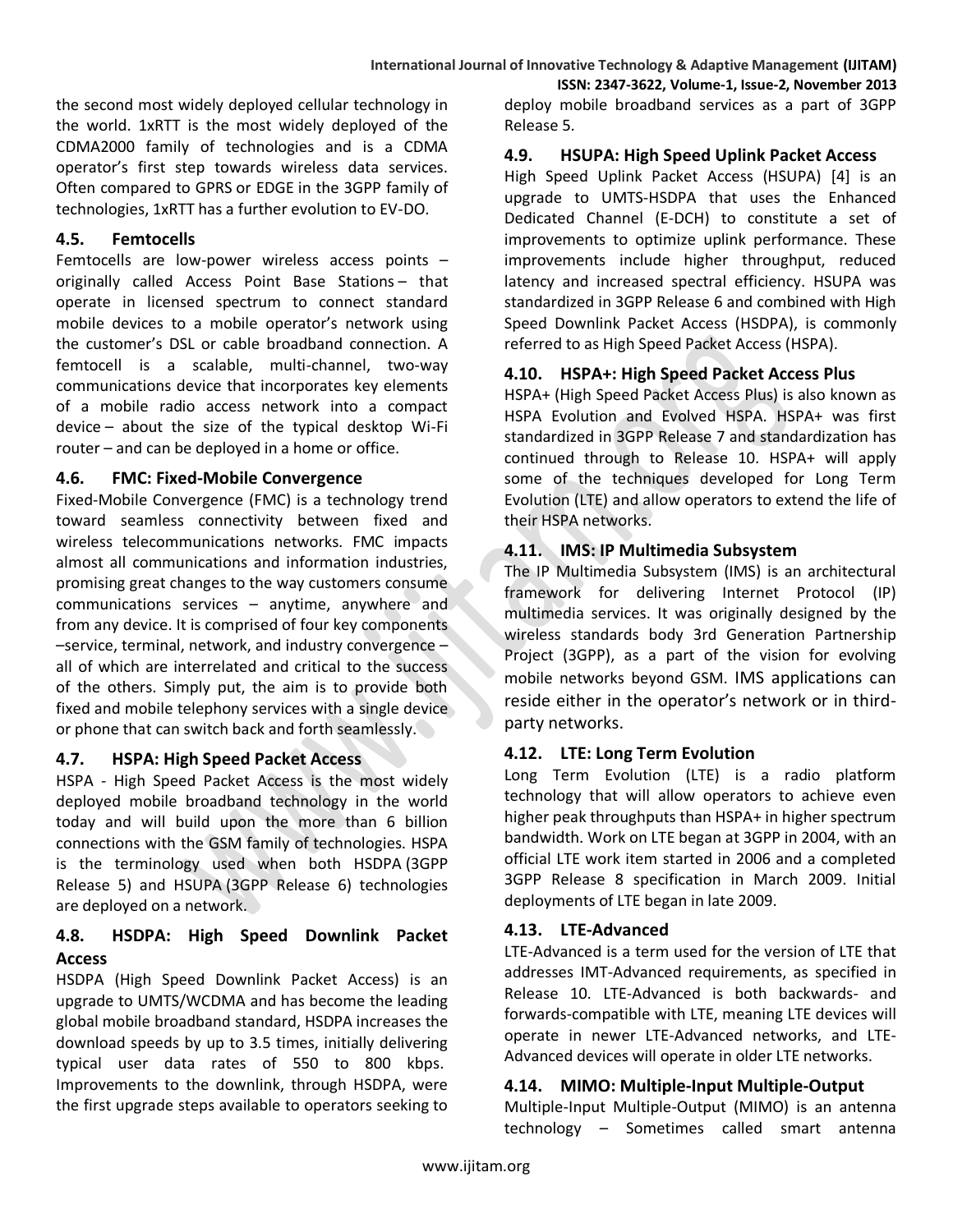technology – that is used both in transmission and receiver equipment for wireless radio communication. MIMO uses multiple antennas to send multiple parallel signals (from transmitter).

MIMO can be used to advance such applications as:

- Streaming video, music
- Video surveillance
- Voice over Internet Protocol (VoIP)
- Video conferencing
- Interactive gaming  $\bullet$
- Mobile TV

#### **4.15. Mobile WiMAX**

WiMAX, [4] or Worldwide Interoperability for Microwave Access, was a name created by the WiMAX Forum, which was formed in June 2001 to promote conformity and interoperability of the IEEE 802.16 technology standard. The forum describes WiMAX as a standards-based technology enabling the delivery of last mile wireless broadband access as an alternative to cable and DSL. WiMAX provides wireless transmission of data using a variety of transmission modes, from pointto-multipoint links to portable and fully mobile internet access. It should be noted that most often, references to WiMAX deployments and ecosystem announcements include the fixed, portable and mobile WiMAX technologies.



#### **Figure 3: Vast used of WIMAX Technology**

### **4.16. SAE/EPC: System Architecture Evolution/Evolved Packet Core**

System Architecture Evolution, or SAE, is synonymous with Evolved Packet Core, or EPC. SAE/EPC is defined by 3GPP in Release 8 (Rel-8) as an entirely new core network with a flatter all-IP architecture enabling a higher data rate, lower latency packet-optimized system that supports multiple radio-access technologies, focusing on the packet-switched domain, with the assumption that the system will support all services including voice — in this domain.

UMA is a global standard developed by the 3rd Generation Partnership Project (3GPP) in Release 6. UMA provides subscriber access to mobile wireless circuit, packet and IMS-based services over devices using IP-based networks, such as DSL, cable and Wi-Fi. UMA solutions promote seamless handovers, high levels of service transparency, and a relatively lowimpact way of deploying converged services in a 2G or 3G network with the cost benefits of unlicensed spectrum and Internet backhaul. UMA also specifies seamless handovers between 2G and 3G GSM-HSPA radios and unlicensed access.

### **4.18. UMTS: Universal Mobile Telecommunications System, or WCDMA: Wideband Code Division Multiple Access**

Universal Mobile Telecommunications System (UMTS) [6] is a voice and high-speed data technology that is part of the International Telecommunication Union's [\(ITU\)](http://www.itu.int/home/) IMT-2000 family of third-generation (3G) wireless standards. Wideband CDMA (WCDMA) is the radio technology used in UMTS. As a result, the terms UMTS and WCDMA are often used interchangeably. UMTS is based on Internet Protocol (IP) technology with user achievable peak data rates of 350 kbps and more typical speeds for both the uplink and the downlink at 200 to 300 kbps.

UMTS operators can use a common core network that supports multiple radio-access networks, including GSM, EDGE, WCDMA, HSPA and evolutions of these technologies. This is called the UMTS multi-radio network and it gives operators maximum flexibility in providing different services across their coverage areas.



#### **UMTS Multi-Radio Network**

Common core network can support multiple radio access networks Source: Transition to 4G, 3GPP Broadband Evolution to IMT-Advanced (4G), Rysavy 2010

#### **Figure 4: UMTS Network**

#### **4.19. Wi-Fi: Wireless Fidelity**

#### **4.17. UMA: Unlicensed Mobile Access**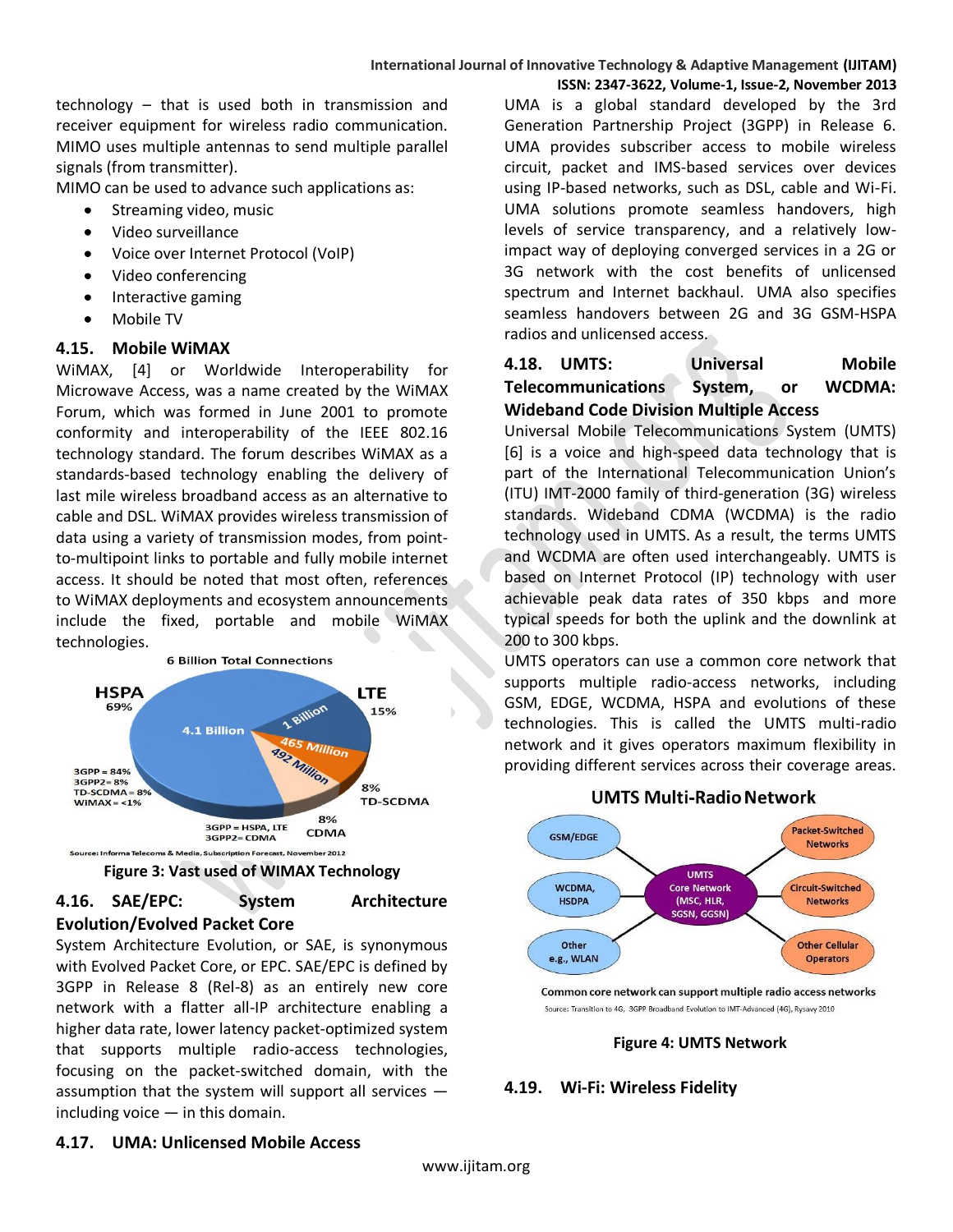#### **International Journal of Innovative Technology & Adaptive Management (IJITAM) ISSN: 2347-3622, Volume-1, Issue-2, November 2013**

Wi-Fi, or Wireless Fidelity, is a wireless local area network (WLAN) technology based on the Institute of Electrical and Electronics Engineers' ([IEEE\)](http://www.ieee.org/) 802.11 family of standards, which includes 802.11a, b, g and n. There are several key differences between cellular and Wi-Fi. For example, Wi-Fi signals have a range of about 200 to 300 feet, while cellular GSM signals can travel for several miles. Wi-Fi also uses unlicensed spectrum, so unlike GSM, it has no inherent protection from interference.



**Figure 5: 3G Network**

# **5. COMPARISON OF ALL GENERATIONS OF MOBILE TECHNOLOGIES**

Here is the comparison table among all mobile generation [7] [8]

| Technology $\rightarrow$<br>Features, | 1G                            | 2G                                                           | 3G                                                  | 4G                                                 | 5G                                                                         |
|---------------------------------------|-------------------------------|--------------------------------------------------------------|-----------------------------------------------------|----------------------------------------------------|----------------------------------------------------------------------------|
| <b>Start/Deployment</b>               | $1970 - 1980$                 | 1990 - 2004                                                  | 2004-2010                                           | Now                                                | Soon (probably<br>2020)                                                    |
| Data Bandwidth                        | 2kbps                         | 64kbps                                                       | 2Mbps                                               | 1 Gbps                                             | Higher than 1Gbps                                                          |
| Technology                            | Analog Cellular<br>Technology | Digital Cellular<br>Technology                               | <b>CDMA 2000</b><br>(1xRTT,<br>EVDO)<br>UMTS, EDGE  | <b>WiMax LTE</b><br>Wi-Fi                          | WWW(coming soon)                                                           |
| Service                               | Mobile Telephony<br>(Voice)   | Digital voice,<br>SMS, Higher<br>capacity<br>packetized data | Integrated high<br>quality audio,<br>video and data | Dynamic Information<br>access, Wearable<br>devices | Dynamic Information<br>access, Wearable<br>devices with AI<br>Capabilities |
| <b>Multiplexing</b>                   | <b>FDMA</b>                   | TDMA, CDMA                                                   | <b>CDMA</b>                                         | <b>CDMA</b>                                        | <b>CDMA</b>                                                                |
| Switching                             | Circuit                       | Circuit, Packet                                              | Packet                                              | All Packet                                         | All Packet                                                                 |
| <b>Core Network</b>                   | PSTN                          | PSTN                                                         | Packet N/W                                          | <b>Internet</b>                                    | Internet                                                                   |

#### **Table 1: Comparison among 1G, 2G, 3G, 4G, 5G.**

# **6. RESULT**

The study was based on 3G mobile technology and a comparatively study among all generations architecture and the services. on various factor one generation stand better than the other in technical advancement, data speed and services 3G stand promising .In present day 3G provide best service but in high tariff as compared to 2G .As the advancement in generation goes the technology become more complex and band utilization increases.

### **7. CONCLUSION**

The study shows though 2G provide services that are good and high data speed at low cost ,and call rates are at low tariff but the data speed is comparatively low .But 3G provide high rate of data access and some exclusive services that were not provided by previous versions like 3G video calling. The smart phones are more compatible to 3G services as the applications on a smart phone require high data speed. 4G seems to be a very promising generation of wireless communication